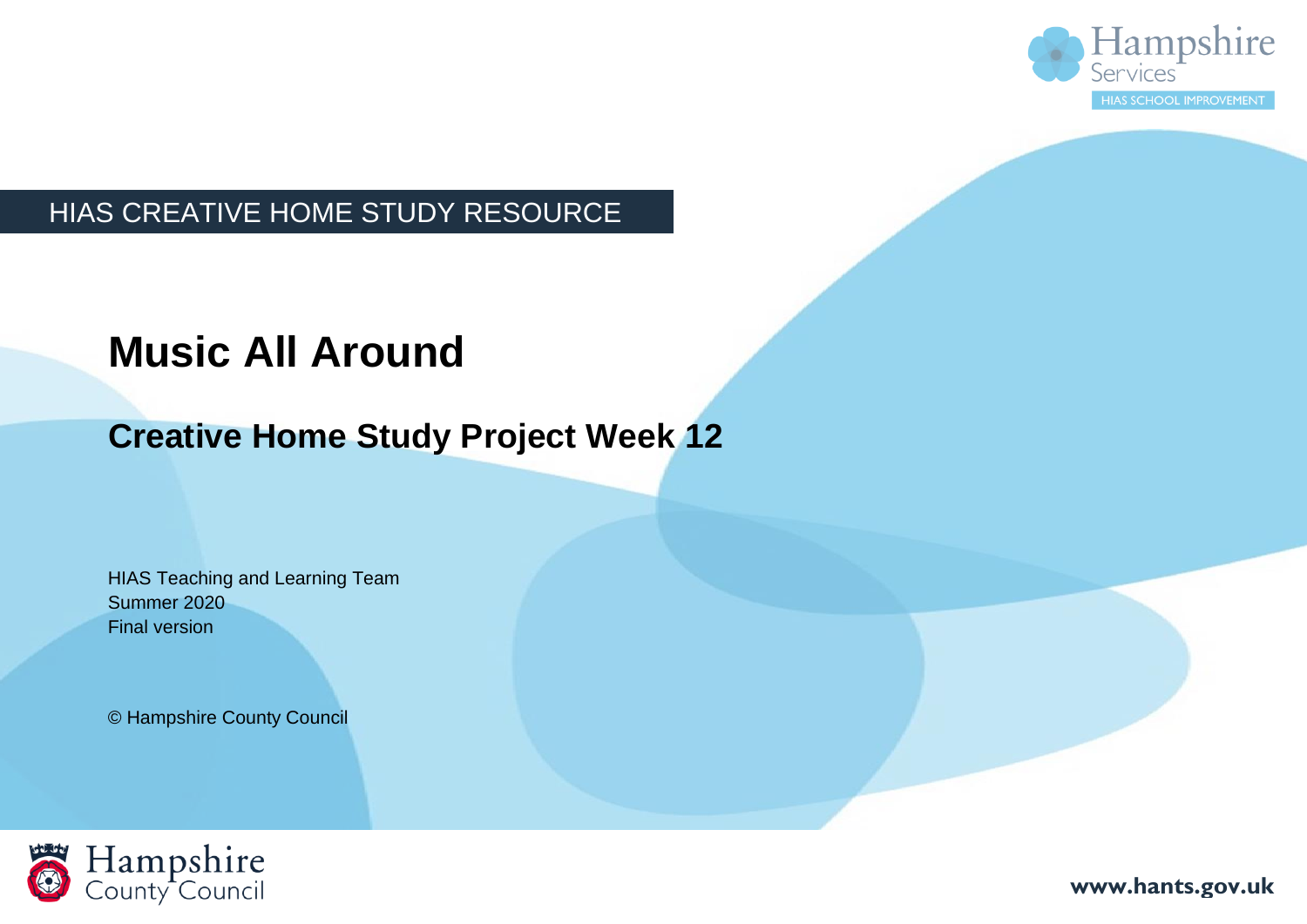

## **HIAS Creative Home Study resource**

## **Using the Home Learning Materials**

#### **The materials**

- Each resource contains an overarching weekly theme and all the activities relate to this.
- There will be a new theme each week, but activities can be carried over from one week to the next.
- There is no time limit to the activities, and they may take more than one week.
- All the activities can be adapted for different age groups, even though age recommendations are given.

#### **How to use**

- Read the instructions carefully before you start an activity.
- Parents or carers may have to help with resourcing the activities, but children can mostly work independently.
- Each activity has ideas and question prompts to consider.
- The activities are all planned with limited resources in mind.

#### **How can parents, carers and siblings help?**

- Select the activities that most interest your child. They have been considered to have a high level of independence with the role of the parent/ carer being an encourager not a teacher
- Read the activities aloud with your child and discuss how they could be adapted.
- Help your child select the appropriate activities and talk through the safety aspects of each task.
- Adapt any of the resources and materials as you feel necessary to support your child's needs.
- needs.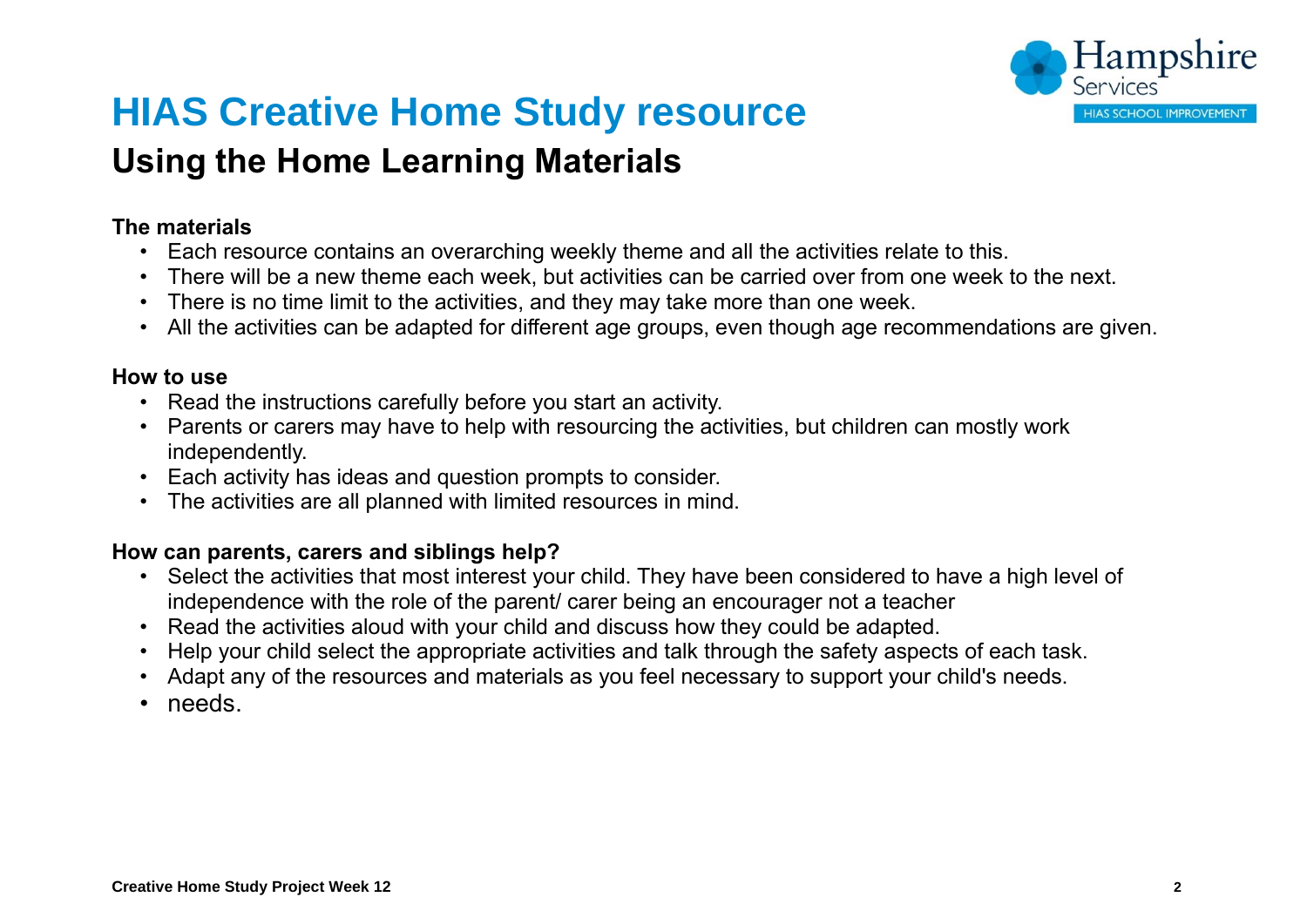# **Music All Around**



#### **Key theme:**

This theme is based on all things musical. Children will make musical instruments and explore different activities linked to music.

\*Special thanks to Hannah King at Wallisdean Junior School for her help with the project this week. \*

These activities can be adapted and used with all year groups or as a family, as appropriate.

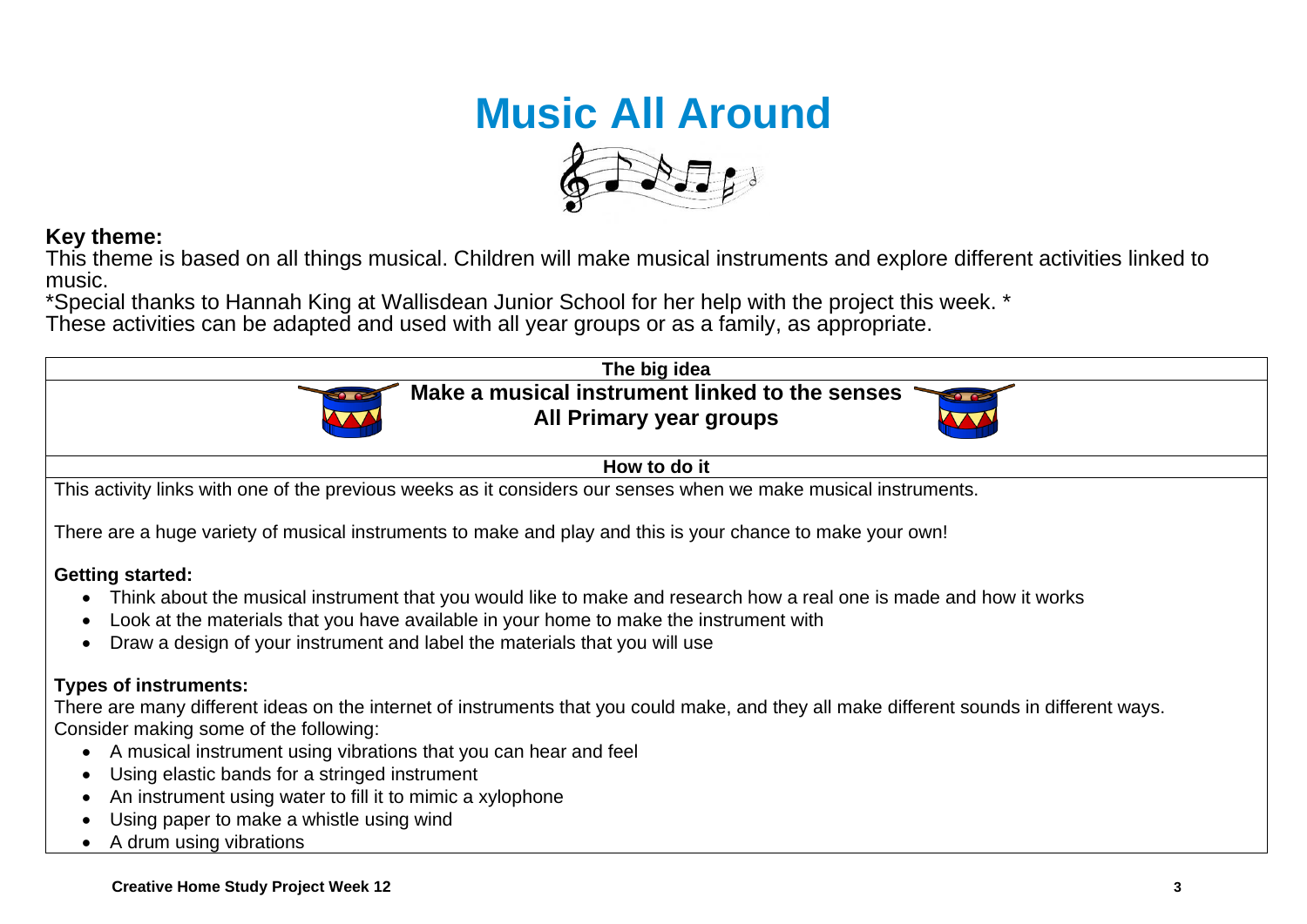#### **Making a tin drum:**

Although there are lots of different musical instruments that you could make, a tin drum is one of the easiest.

You will need:

- A small tin (an empty baked beans tin is ideal, but ask an adult to check that it is clean and that there are no sharp edges)
- A balloon about 50 centimetres in size
- Some ribbon
- Paint and a paint brush
- Craft glue (hot glue is best, but you must get an adult to do this for you)

#### **How to make it:**

- Empty, wash and dry the tin cans
- Decorate them using paint or any other decorations that you can find. Glittery stickers would make an effective decoration
- Cut the deflated balloon with the scissors. It needs to be cut just below the neck where it starts to open out into a circle
- Stretch the balloon over the tin can. You might need tape to do this, but most balloons will stay in place when stretched
- With the glue, attach the ribbon around the neck of the tin where the seam of the balloon is. This will help the balloon stay in place and make an effective decoration
- Now find some drumsticks using small sticks, paintbrushes, or pencils to make sounds on the top of the drum or rub the stick along the ribbed side of the metal to make a different sound!

#### **What you will learn**

**Making your musical instrument will help you to:**

- Improve your DT and art skills
- Learn more about different musical instruments

**Useful websites:** [www.feltmagnet.com](http://www.feltmagnet.com/) [www.redtri.com](http://www.redtri.com/)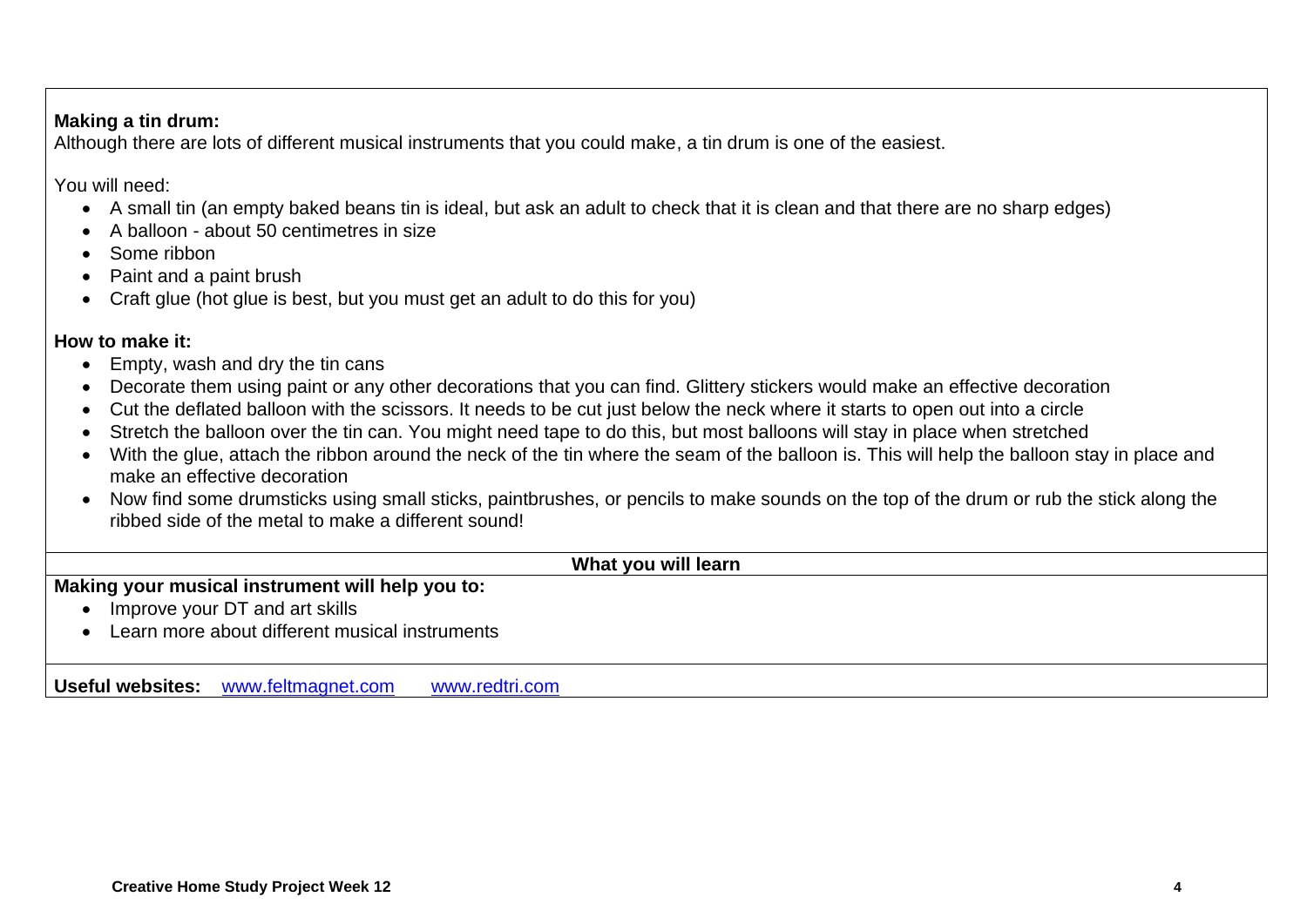

We all have our favourite singers or people that play in a band and this activity is all about creating a drawing or a painting of them.

#### **Making a tracing paper picture:**

One way you could complete your picture is to find a picture of your musician and trace it, making sure it is a realistic as possible.

#### **Getting started:**

- First decide on the musician that you are going to draw. This could be a popular, modern musician or a classical singer or musician
- Now find some pictures of them. You could do this by using books or by printing off some pictures from the internet

#### **Materials to use:**

- A picture of the musician
- A pencil ideally this needs to be a thick, dark pencil
- Tracing paper
- Masking tape or two paperclips to hold it in place

#### **Completing the activity:**

- 1. First find a picture of your musician that can be cut out (magazines or printed off the internet are best)
- 2. Cut your picture out, making sure it will fit onto your paper
- 3. Place the tracing paper over the picture and carefully keep it in place using either the masking tape around the edge or the two paperclips
- 4. Now carefully trace over the image using your dark pencil

Alternatively, you could use your picture as a guide to copy and then colour in, using colours close to the original.

#### **What you will learn**

#### **Creating your drawing will help you to:**

- Improve your art skills
- Learn how to trace an image carefully

**Useful websites:** [www.tate.org.uk](http://www.tate.org.uk/) [www.activityvillage.co.uk](http://www.activityvillage.co.uk/)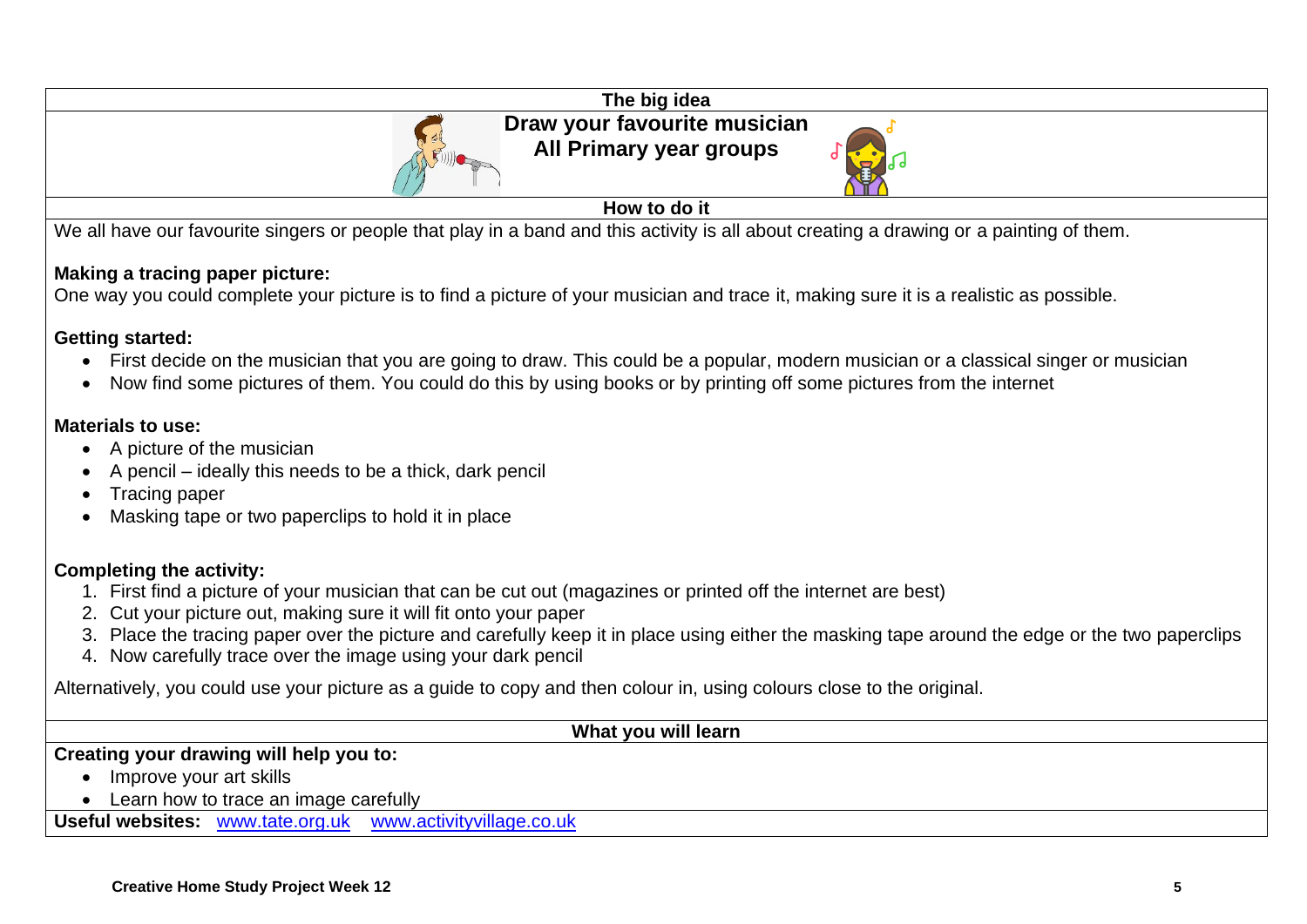| The big idea                                                                                                                                                                                                                                                            |
|-------------------------------------------------------------------------------------------------------------------------------------------------------------------------------------------------------------------------------------------------------------------------|
| <b>Drawing to Music</b>                                                                                                                                                                                                                                                 |
| All Primary year groups                                                                                                                                                                                                                                                 |
| How to do it                                                                                                                                                                                                                                                            |
| This is about having an artistic response when listening to pieces of music that we haven't maybe experienced before. Classical music pieces<br>have been linked to great pieces of art for many years. This activity could be an alternative to the previous activity. |
| <b>Getting started:</b><br>Use the BBC Ten Pieces resources to choose a composer or a piece to listen to<br>$\bullet$<br>Google – BBC 10 pieces and then choose the 'all resources' link. This gives you lots of pieces to choose from<br>$\bullet$                     |
| <b>Materials to use:</b>                                                                                                                                                                                                                                                |

- Paper any type, size, or colour (depending on what you have)
- Colouring materials felt tips, pencils, chalk, pastels, paints

#### **Completing the activity:**

- 1. Click on the link and listen/watch the piece of music. There are videos that explain the process as well
- 2. Think about the theme of the music this will be made clear in the video that explains the music.

#### **Examples:**

Benjamin Britton 'Storm' = a storm at sea Mussorgsky 'A Night on the Bare Mountain = a meeting of witches

3. Replay the music as many times as you need and draw your ideas that link to the theme

#### **Completing the activity in a different way:**

- Watch the masterclass clip from Art Ninja (see link below)
- Create an abstract piece of art while you listen this will probably be lines and shapes and colours that come into your head as you listen

#### **What you will learn**

#### **Creating your drawing will help you to:**

- Improve your art skills
- Learn how to listen to music carefully and think how it can be represented in an image

**Useful websites:** [www.bbc.co.uk/teach/ten-pieces](http://www.bbc.co.uk/teach/ten-pieces) [www.bbc.co.uk/cbbc/shows/art-ninja](http://www.bbc.co.uk/cbbc/shows/art-ninja)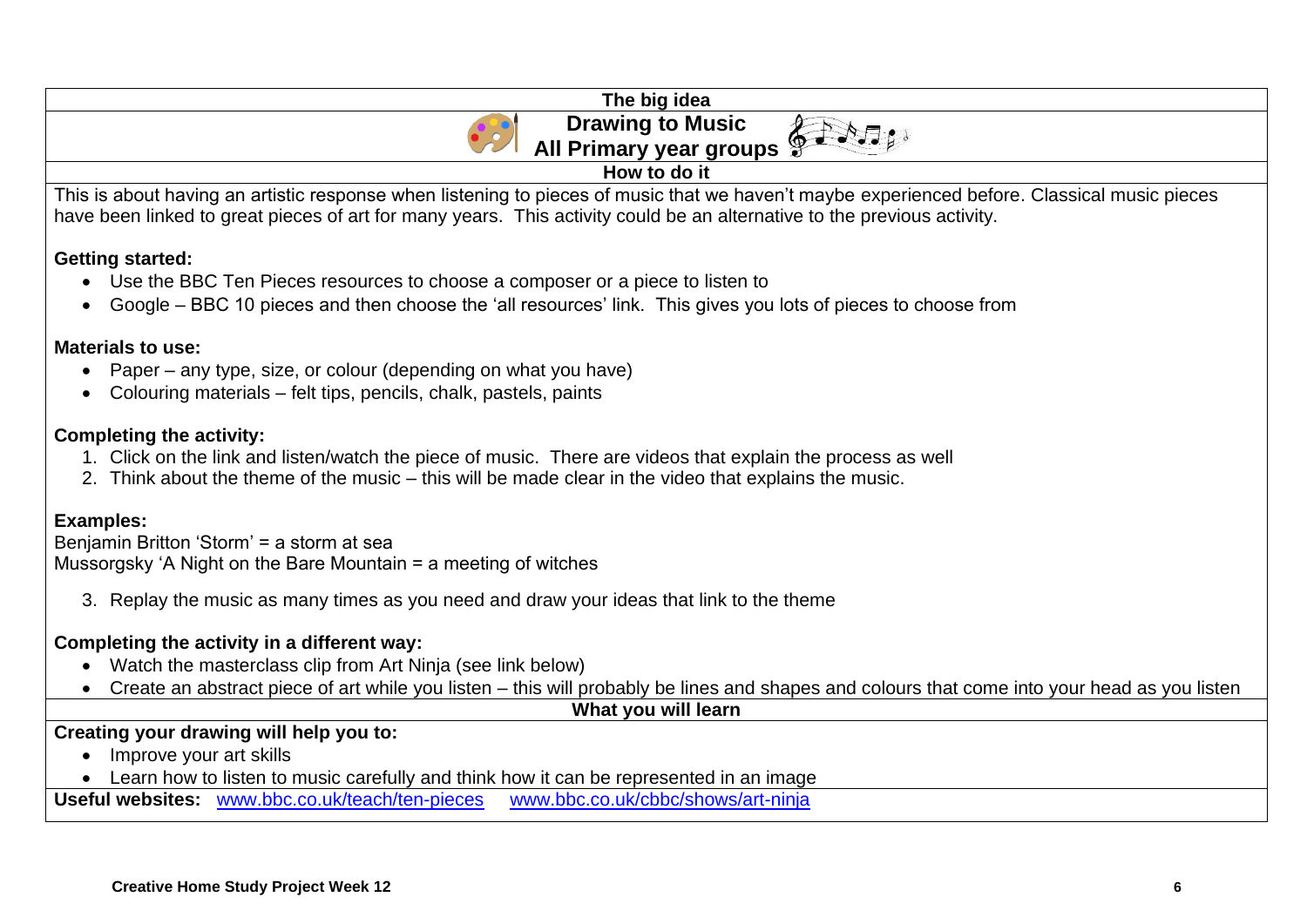| The big idea                                                                                                                                                                                                                                                                      |
|-----------------------------------------------------------------------------------------------------------------------------------------------------------------------------------------------------------------------------------------------------------------------------------|
| Make up a musical facts game                                                                                                                                                                                                                                                      |
| S<br><b>Years 3,4,5, and 6</b>                                                                                                                                                                                                                                                    |
| How to do it                                                                                                                                                                                                                                                                      |
| This activity is about creating a game based on musical facts. It is probably best to make this an indoor game and can be based on any kind of<br>musical fact that interests you.                                                                                                |
| Focus of the game:                                                                                                                                                                                                                                                                |
| You could base your game around the following:                                                                                                                                                                                                                                    |
| Musicians and /or songs<br>$\bullet$                                                                                                                                                                                                                                              |
| <b>Musical instruments</b>                                                                                                                                                                                                                                                        |
| Music around the world                                                                                                                                                                                                                                                            |
| Musical vocabulary - Tempo<br>Duration (www.bbc.co.uk/bitesize/subjects/zwxhfq8)<br><b>Dynamics</b><br>Pitch Texture<br>Timbre                                                                                                                                                    |
| Make your game based on the following:<br>Board games like bingo, snakes and ladders or a game using cards<br>Games that involve moving around indoors. These could be based on: 'Hide and Seek', 'What's the time Mr. Wolf?', 'Follow my Leader' or<br>an indoor obstacle course |
| <b>Getting started:</b>                                                                                                                                                                                                                                                           |
| First research the facts that you want to include in your game. You may need to generate a question with a related answer                                                                                                                                                         |
| Find some card or cardboard to make the base if you are making a board game                                                                                                                                                                                                       |
| Then look for other objects, such as dice or markers, so that you can take turns and move around the board<br>$\bullet$                                                                                                                                                           |
| Making your game (board game):                                                                                                                                                                                                                                                    |
| Plan your game, thinking about the design and how you will use the objects. Think about the rules of the game and how people are going to                                                                                                                                         |
| 'score' points                                                                                                                                                                                                                                                                    |
| Cut out the base of your board. If you are using card, you may need help doing this                                                                                                                                                                                               |

- Mark out the shapes on your board using a pencil to start with and then fill in with pen or colour
- Draw rectangles on white card for your questions and answers
- Write and draw your questions and answers on the board and cards
- Now play the game once through with a friend or family member, making notes of how you can alter the game if you need to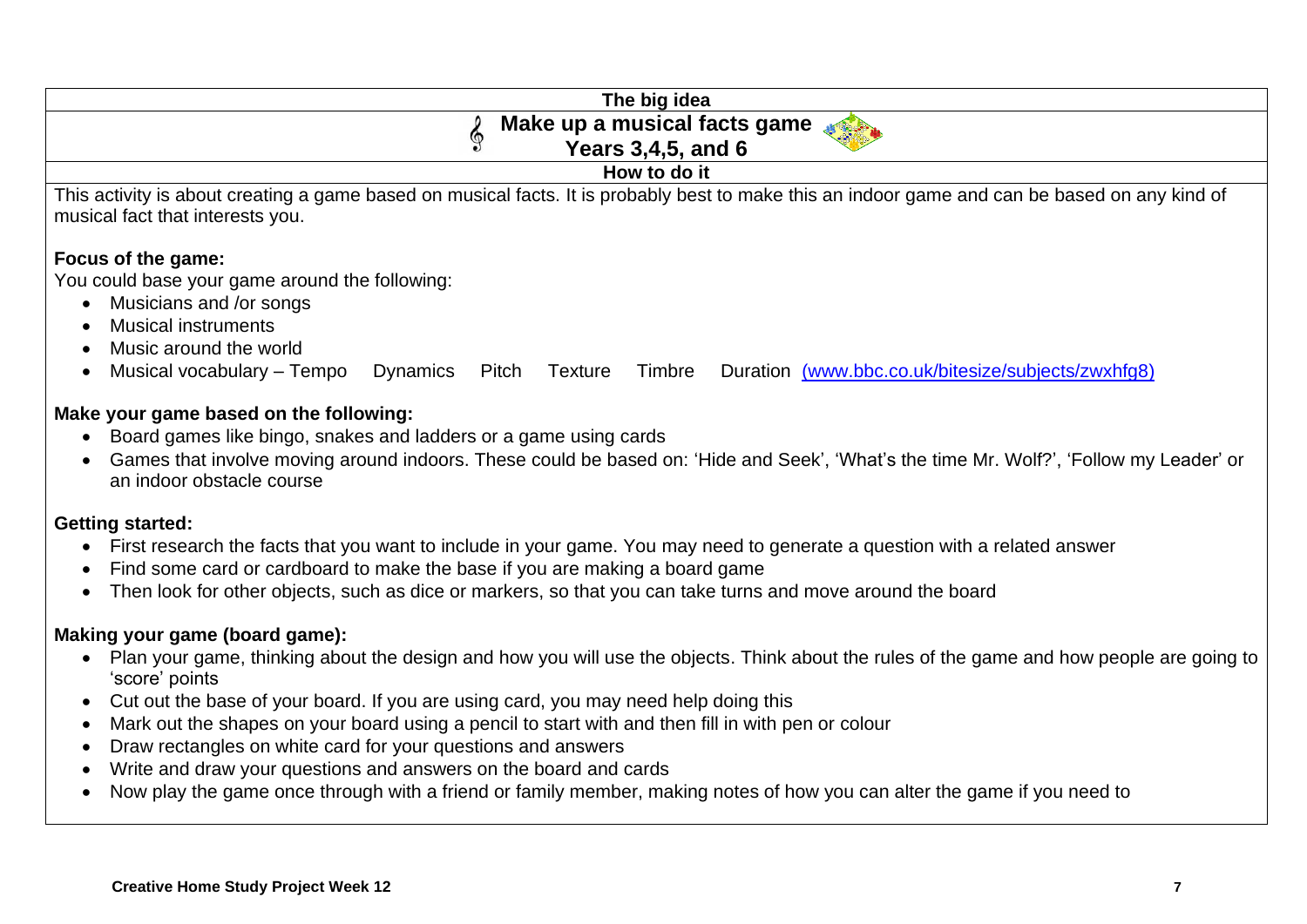#### **What you will learn Creating your game will help you to:** • Improve your researching skills • Learn more about music • Use your imagination • Improve your DT skills **Useful websites:** Type 'board games' into the internet to give you some ideas of the type of games to play [www.kids.kiddle.co.uk](http://www.kids.kiddle.co.uk/)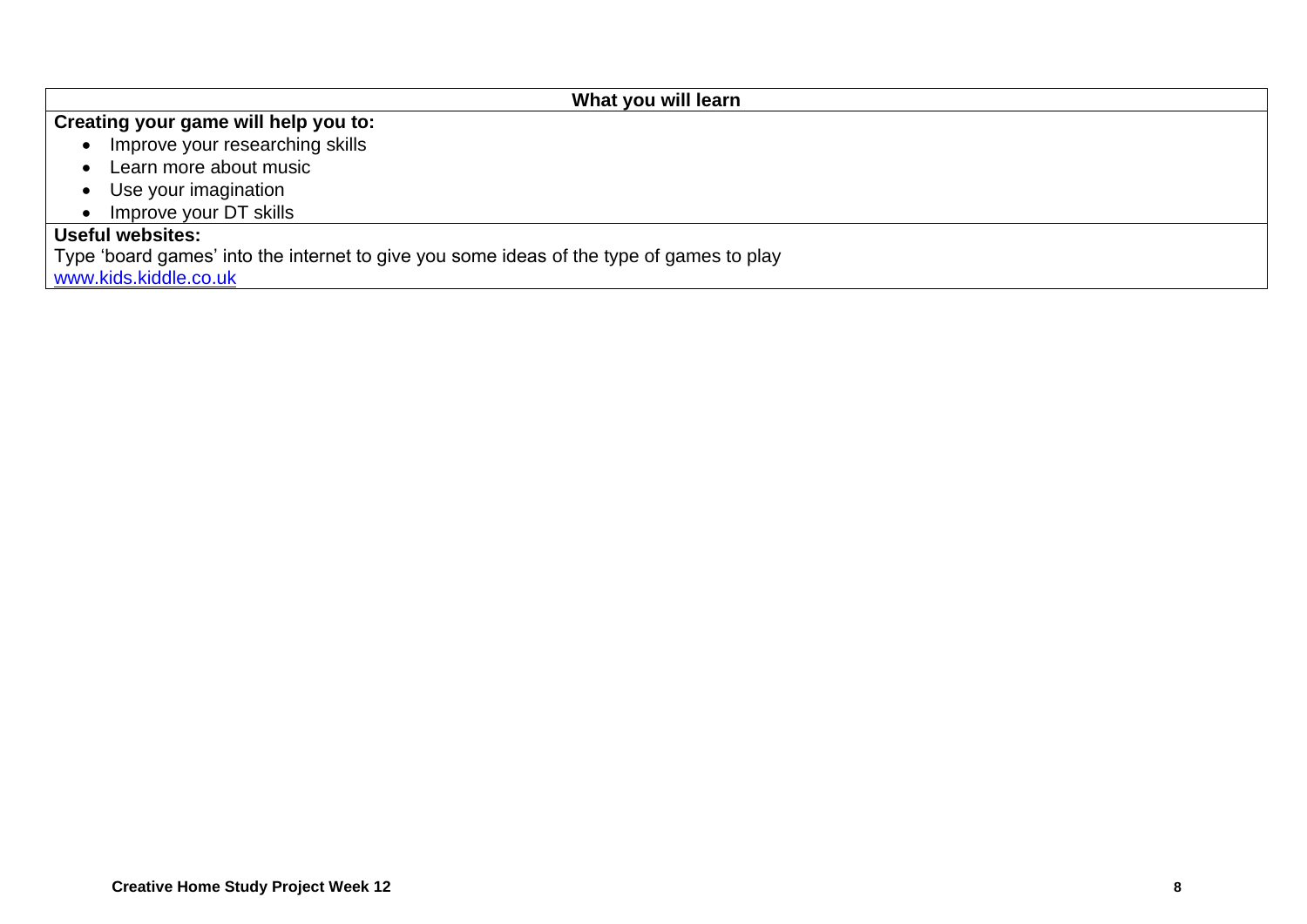| The big idea                                                                                                                                                           |
|------------------------------------------------------------------------------------------------------------------------------------------------------------------------|
| Design an outfit for a performer                                                                                                                                       |
| Years 3,4,5, and 6                                                                                                                                                     |
|                                                                                                                                                                        |
|                                                                                                                                                                        |
| How to do it                                                                                                                                                           |
| Different groups or performers have a different 'image' when they perform to an audience and this is often reflected in the clothes that they wear.                    |
| This activity is all about designing and drawing an outfit for your favourite performer.                                                                               |
| Think about:                                                                                                                                                           |
| The performer that you are going to choose                                                                                                                             |
| Looking at their outfits and the 'image' and style that they currently have                                                                                            |
| Considering when and where they would be performing and wearing the outfit that you design for them                                                                    |
| The materials that you have available to design and draw your outfit                                                                                                   |
|                                                                                                                                                                        |
| <b>Designing your outfit:</b>                                                                                                                                          |
| Decide what outfit you are going to draw and the specific clothes that the performer will be wearing. For example, they may be wearing a<br>jumpsuit, boots, and a cap |
| Draw an outline of the outfit                                                                                                                                          |
| Colour in the outfit using bright colours. Most performers wear bright colours so that they can be seen on the stage. You could make your                              |
| outfit extra special by adding glitter or pieces of bright paper                                                                                                       |
|                                                                                                                                                                        |
| Added extra - Prepare for a Performance:                                                                                                                               |
| • You could create a stage design or background to go with the outfit you have designed                                                                                |
| If you have access to music technology (iPad) you could use Garage band or Audacity to create a soundtrack                                                             |
| What you will learn                                                                                                                                                    |
| Designing your outfit will help you to:                                                                                                                                |
| Improve your art and DT skills                                                                                                                                         |
| Use your imagination                                                                                                                                                   |
|                                                                                                                                                                        |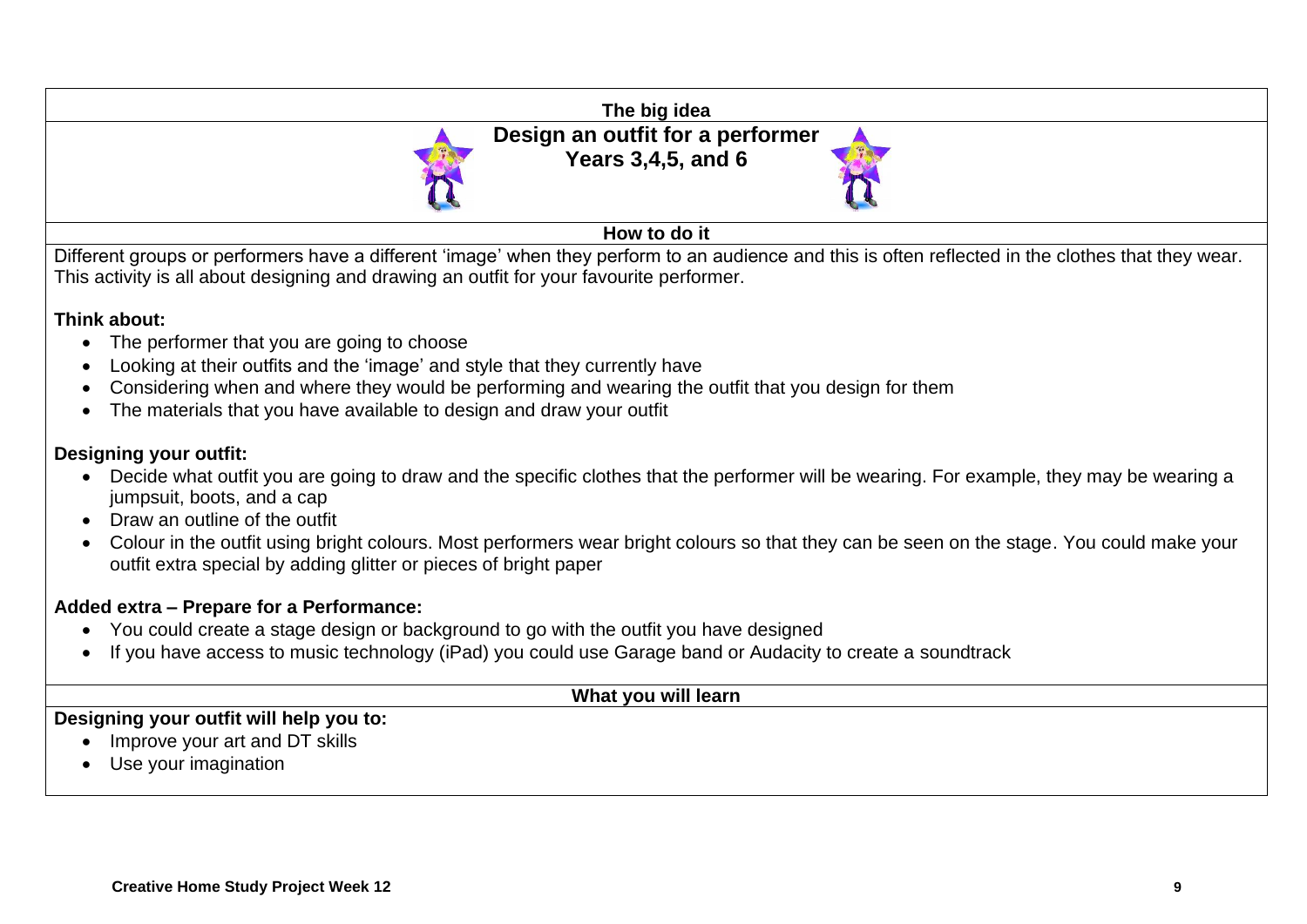

- Classical
- Jazz
- Rock music
- Rhythm and blues
- Techno
- Country music

#### **Technical elements:**

- Chorus is the catchy repeated part of the song
- Verse new words but same melody each time

#### **Think about:**

- The different music that you like. You could base your song on modern or classical music
- The focus of the song. Will you write about the attributes (good things) of the person or what they like to do?
- Example you could write about your family. Each verse could be about a new member of your family and the chorus could be about you all as a family group. **Or** this could be a story: all the verses tell a different part of someone's life
- Whether you want to write the music or the lyrics first. Writing the lyrics of the song before the music will help you to fit in the music but if you have a tune first then you might find it easier to fit in the lyrics when you have the music ready to guide you
- You could sing your song or, if you play a musical instrument, then you could add actual 'live' music to the lyrics
- Once you have the music and the lyrics, then you will need to practice your song before you perform it to an audience

Remember - if it is too tricky to make up the song from scratch, then use the tune to a known song and add your own lyrics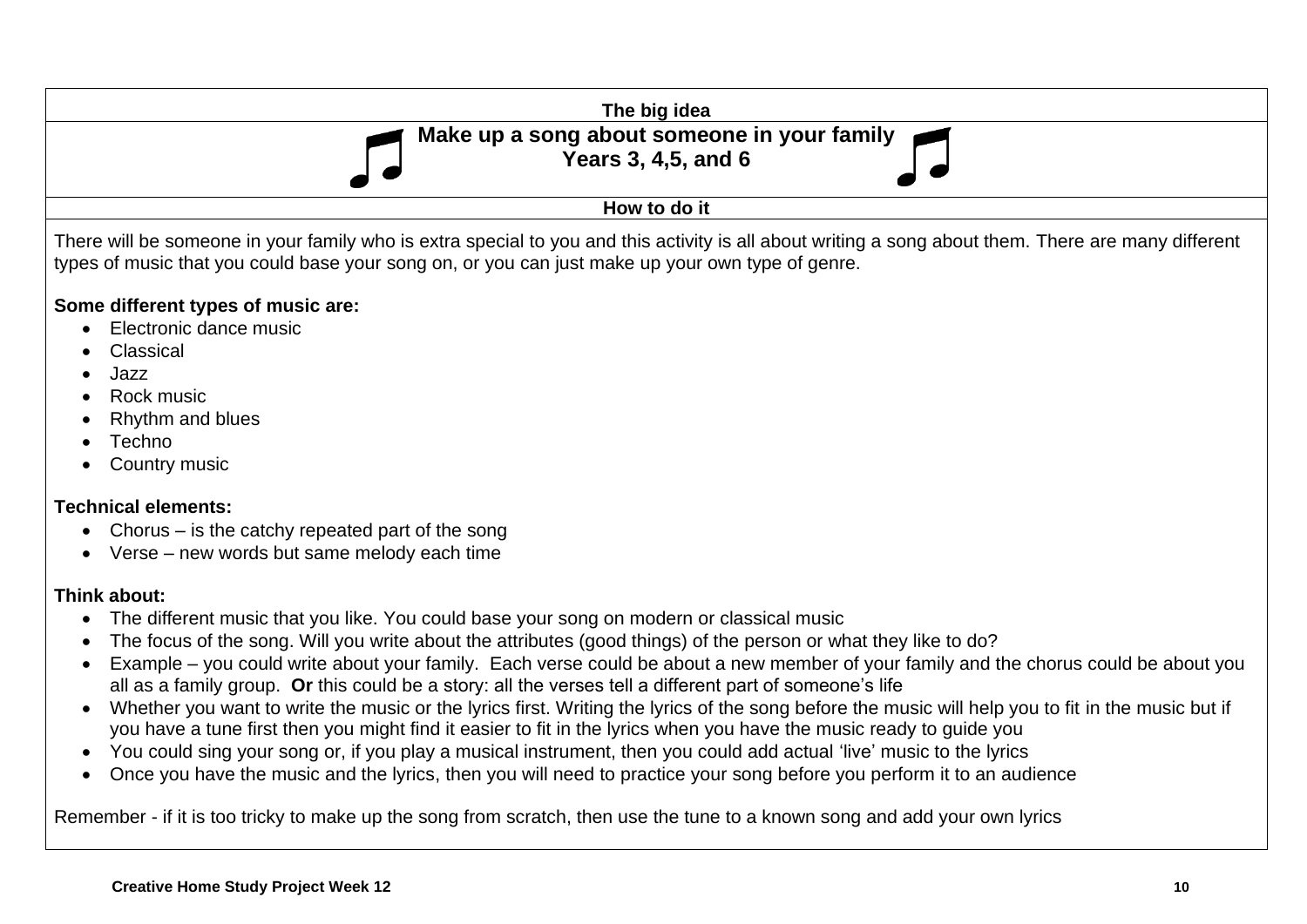#### **What you will learn**

**Making up your song will help you to:**

- Improve your music skills
- Improve your writing skills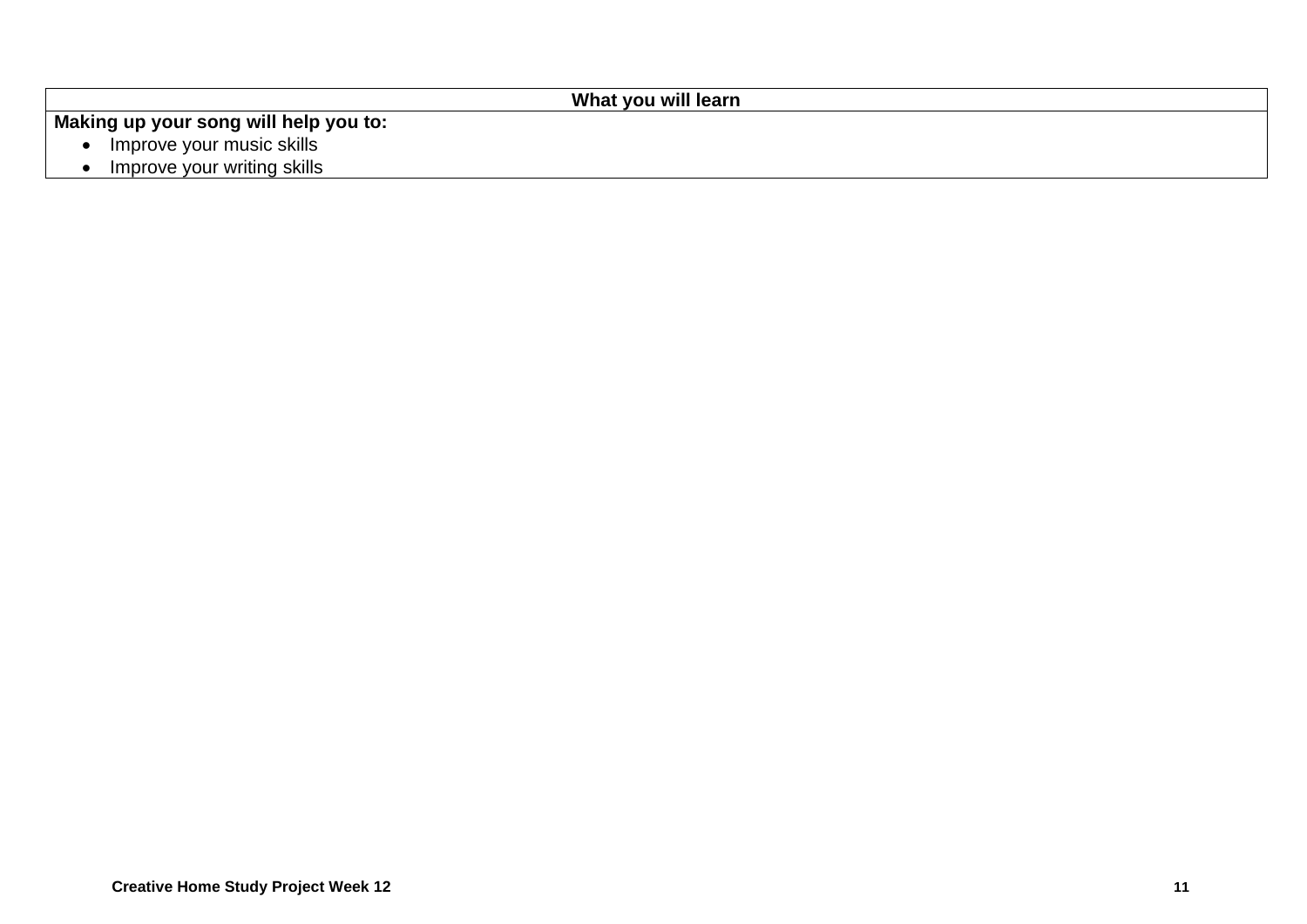| The big idea                                                                                                                                        |
|-----------------------------------------------------------------------------------------------------------------------------------------------------|
| Research a musical genre                                                                                                                            |
| Make a poster<br>Drung                                                                                                                              |
| Years 2,3,4,5, and 6                                                                                                                                |
| How to do it                                                                                                                                        |
| critician annotation and the property of the music specification is all about researching a musical genre that you are interested in and creating a |

'Musical genre' means the style of the music and this activity is all about researching a musical genre that you are interested in and creating a poster, telling someone all about it.

#### **Types of musical genre:**

There are many different types of musical genres that you could use, and these are some of them:

- Musical theatre
- Rock
- Jazz
- Hip hop
- Folk music
- Blues
- Classical music = Baroque, Classical, Romantic, Modern
- Pop
- Dance
- Heavy metal
- **Country music**

#### **Getting started:**

- First decide on the type of musical genre that you are interested in
- Research some facts about the genre, as you will need to find some facts that can go on your poster
- Use 'skimming' and 'scanning' techniques to research the facts and then make key notes to help you when you make your poster

#### **Making your poster:**

Posters need to be bright and interesting so that they make people look at them so:

- Think about having the main features of the genre in the centre of your poster. For example, some folk music is played on a guitar so the guitar could be central to your design
- Ensure that you draft your main design using pencil and then fill in using bright colours
- Use some key words on your poster that explain more about the genre. These could include some technical words and some persuasive phrases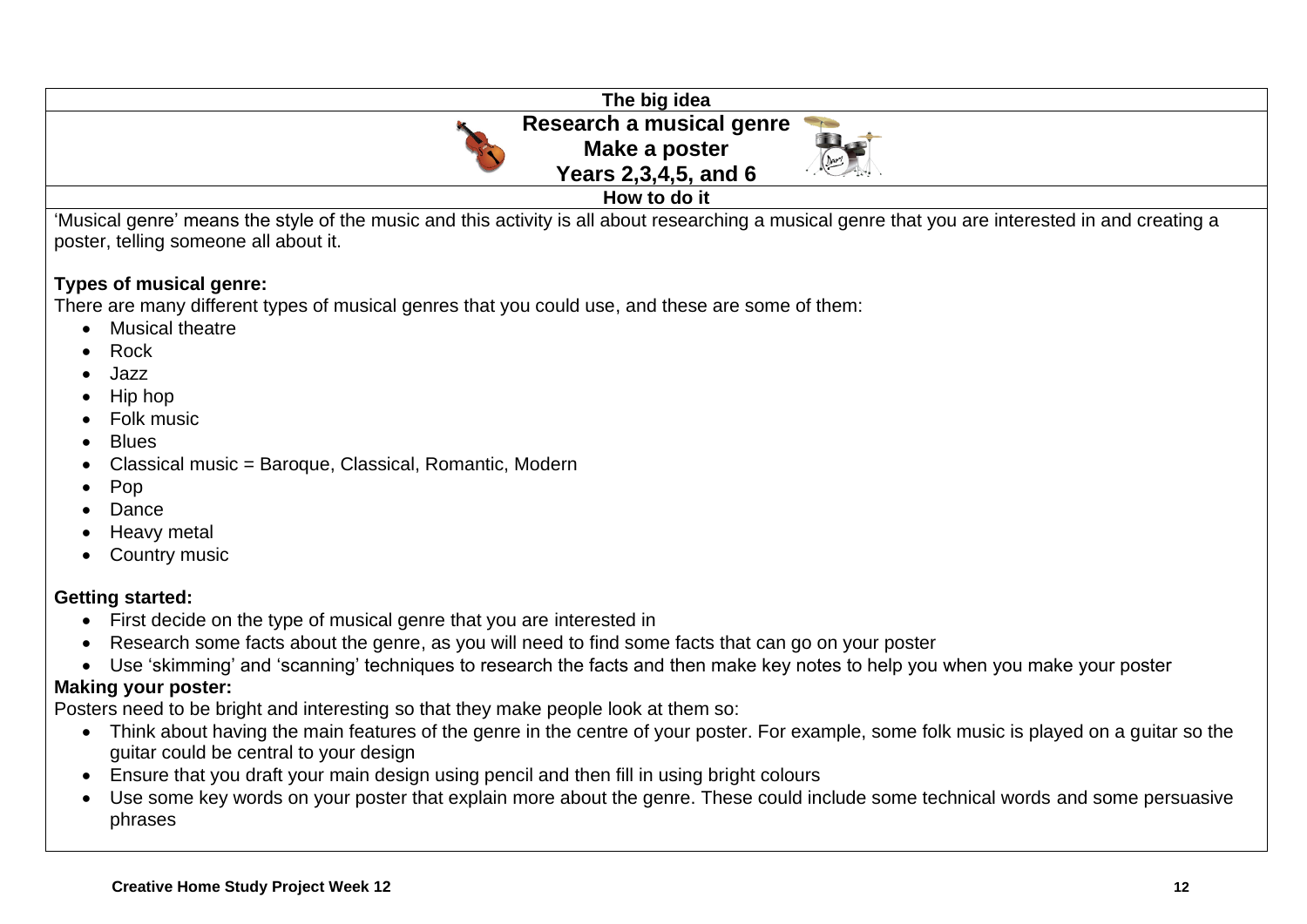|                                                  | What you will learn                                               |
|--------------------------------------------------|-------------------------------------------------------------------|
|                                                  | Researching the genre and designing your poster will help you to: |
| Learn more about a musical genre                 |                                                                   |
| Improve your art skills                          |                                                                   |
| <b>Useful websites:</b><br>www.kids.kiddle.co.uk | www.dkfindout.com                                                 |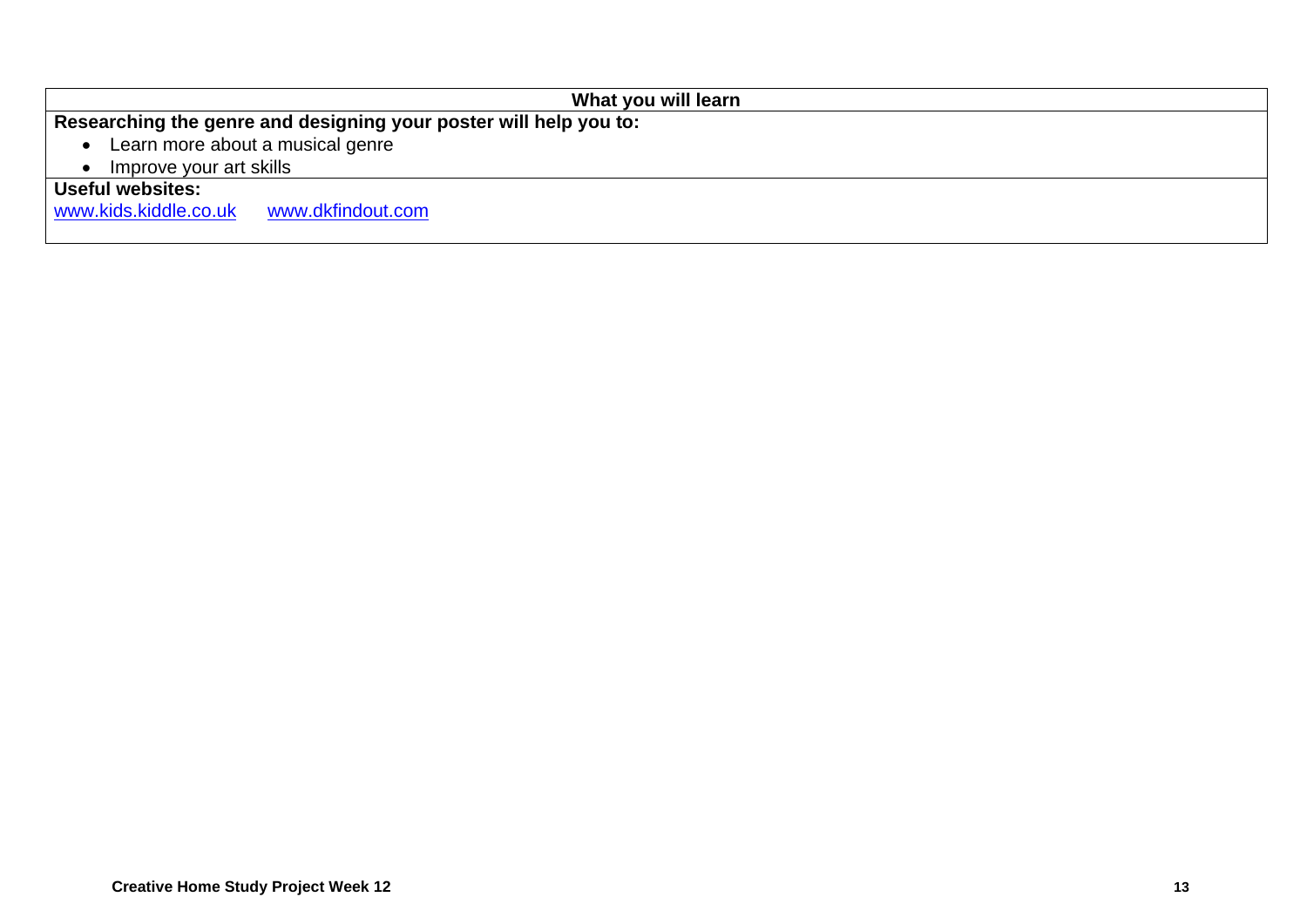| The big idea                                                                                                                                                                                                       |
|--------------------------------------------------------------------------------------------------------------------------------------------------------------------------------------------------------------------|
| The history of instruments over time<br>$\left  \begin{array}{cc} \textcircled{\color{blue}0} & \textcircled{\color{blue}0} \end{array} \right $<br><b>Years 3,4,5, and 6</b><br><b>Contract Contract Contract</b> |
| How to do it                                                                                                                                                                                                       |
| ----<br>.<br>____                                                                                                                                                                                                  |

Different musical instruments have changed and developed over time. This activity is about finding out how one type of instrument has changed and how it has been used by people throughout the ages.

#### **Getting started:**

First decide on the instrument that you want to study. There are five major types of instruments and these are grouped into:

- Percussion
- Woodwind
- String
- **Keyboard**
- Brass

#### **Within this you could choose:**

- **Percussion:** including timpani, xylophone, cymbals, triangle, snare drum, bass drum, tambourine, maracas, gongs, chimes, celesta, and piano
- **Woodwind:** including flute, clarinet, oboe, saxophone, and bassoon
- **String:** including violin, viola, cello and the double bass (sometimes called the contrabass)
- **Keyboard:** including piano, accordion and electronic keyboard
- **Brass:** including tuba, trombone, trumpet, and horn

Now research how the instrument has changed over time. You could use the internet or books to help you do this. Make sure that you take notes as you go. You could also print off some pictures of the instruments, how they have changed, or the different parts of the instrument.

#### **Recording your activity:**

Now decide how you are going to record your findings. You could do this by:

- Completing a non-chronological report (a report that is not in time order) with headings and subheadings. You could split this into the different historical periods
- Making a timeline with pictures and information
- Making a storyboard with pictures for each part of the history of the instrument

Remember to use pictures or diagrams to make your report more interesting.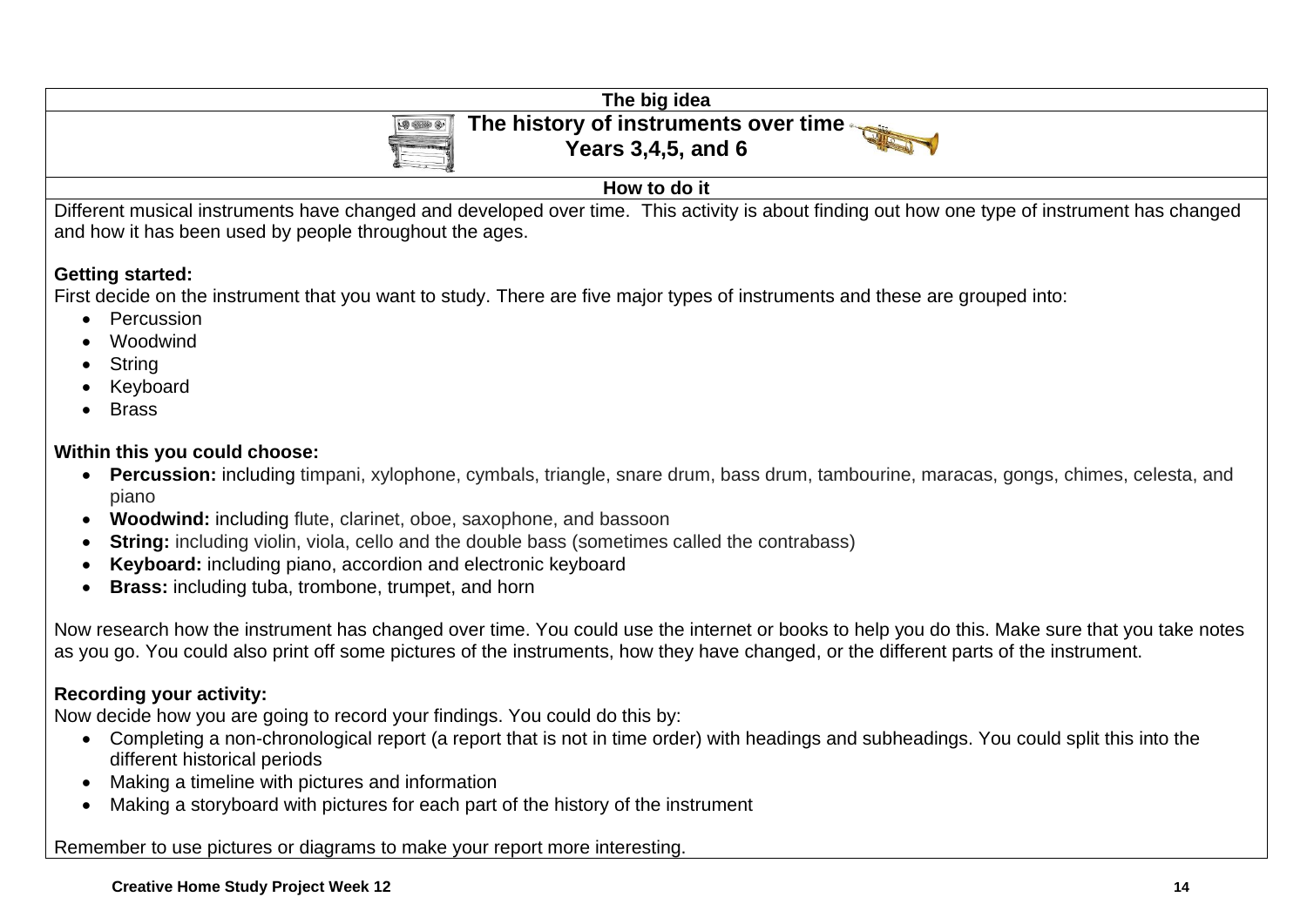| What you will learn                                                                    |
|----------------------------------------------------------------------------------------|
| Writing about how an instrument has changed over time will help you to:                |
| Learn more about the history of a type of instrument                                   |
| Improve your researching skills                                                        |
| Improve your writing and drawing skills                                                |
| Useful websites: www.kidsbritannica.com<br>www.kids.kiddle.co.uk www.britishmuseum.org |